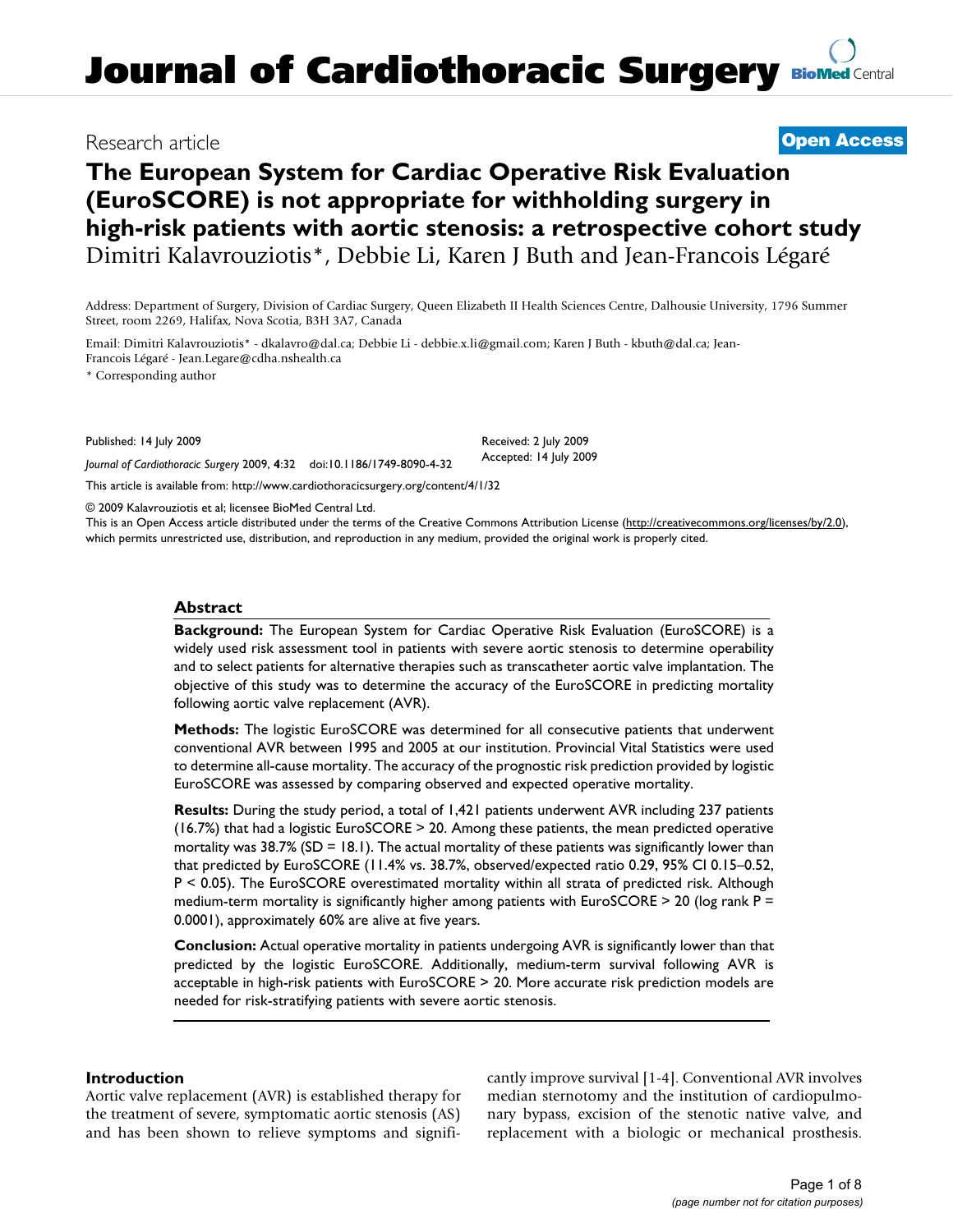Recently, catheter-based transfemoral and transapical approaches to aortic valve implantation have been developed for patients with severe AS that are thought to be inoperable because of advanced age or significant comorbidities, with acceptable early results [[5](#page-6-2)[-13](#page-6-3)].

In these studies, patient selection for transcatheter therapy was determined largely on the basis of the European System for Cardiac Operative Risk Evaluation (EuroSCORE). The EuroSCORE is a surgical risk scoring system developed in 1999 from a multinational European database [[14](#page-6-4)]. The model provides an estimate of a patient's anticipated 30-day mortality according to the patient's demographic characteristics, cardiovascular and noncardiovasculr risk factors, and procedural variables. Its predictive accuracy has previously been validated in a variety of clinical settings [[15-](#page-6-5)[17](#page-6-6)]. However, concerns have been raised about the EuroSCORE's ability to accurately predict outcomes of patients at the extremes of risk and patients undergoing valve surgery [\[18-](#page-6-7)[22\]](#page-7-0).

In order to assess the accuracy of the prognostic risk prediction provided by EuroSCORE, we examined the operative and long-term mortality of a contemporary, realworld cohort of patients with a pre-procedural logistic EuroSCORE > 20 (which represents a predicted operative mortality risk of 20%) that have undergone conventional AVR.

## **Methods**

## *Study design and patients*

A retrospective cohort design was used. All consecutive adult patients who underwent conventional AVR between March 1995 and September 2005 at our institution were identified. Indications for AVR were based on clinical symptoms and disease severity and were consistent with current consensus guidelines [\[4](#page-6-1)]. The selection of patients for AVR is the result of a weekly round-table peer-review process involving cardiologists, cardiac surgeons, and cardiac radiologists, during which patients with severe symptomatic AS are discussed and the timing of operation established according to a previously published algorithm [[23](#page-7-1)].

Baseline patient demographics, cardiovascular and noncardiovascular comorbid illnesses, as well as data on intraoperative variables and postoperative in-hospital events were captured in a prospective fashion in our institutional database. The database is audited annually, has < 5% missing data fields, and is free of systematic error [\[24](#page-7-2)]. Definitions of variables and outcome measures in the database are consistent with the standards published by the Society of Thoracic Surgeons [\[25\]](#page-7-3).

The logistic EuroSCORE was computed for each patient in the study using the β coefficients of the logistic regression equation reported for the EuroSCORE [\[14](#page-6-4)[,26](#page-7-4)]. The score thus obtained corresponds exactly to the operative mortality predicted for a given patient, defined as death occurring anytime during the same postoperative hospital stay of any duration or within 30 days of surgery for patients discharged to home or to a secondary institution. The distribution of demographic, clinical, and operative variables was compared among patients with EuroSCORE ≤ 20 and those with EuroSCORE > 20. A EuroSCORE cut-off of 20, representing a predicted operative mortality of 20%, was chosen a priori to define low- and high-risk patient subgroups on the basis of previously published reports evaluating the safety, feasibility, and efficacy of transcatheter aortic valve implantation in which patients with Euro-SCORE > 20 were considered to have too high a risk to be candidates for conventional AVR and were subsequently referred for catheter-based aortic valve implantation [[5](#page-6-2)- [13](#page-6-3)[,27](#page-7-5)].

## *Clinical outcomes*

The primary outcome of interest in this study was operative mortality, defined as death within 30 days of operation or within the same hospital admission. Because our institutional database captures in-hospital mortality only, we linked survivors to discharge to government vital statistics data to determine 30-day, 1, 3, and 5-year survival. Survival times were analyzed using Kaplan-Meier methodology and log-rank statistics were used to compare survival curves among patients with logistic EuroSCORE > 20 and those with logistic EuroSCORE  $\leq 20$  [[28\]](#page-7-6).

Other postoperative adverse events examined were: dependence on a mechanical ventilator for a period exceeding 24 hours, stroke, the transfusion of banked red blood cells, new-onset atrial fibrillation, the implantation of a permanent pacemaker secondary to new, postoperative complete heart block, and length of hospitalization from the time of operation to discharge. Stroke was defined as a permanent neurologic deficit occurring after surgery with an acute change on intracranial computed tomography or magnetic resonance imaging.

Postoperative delirium and acute, reversible deficits were not included in the stroke end-point. Individual outcomes were univariately compared among patients with logistic EuroSCORE  $\leq$  20 and those with logistic Euro-SCORE > 20. The accuracy of the prognostic risk prediction provided by EuroSCORE was assessed by comparing observed and expected operative mortality. Ninety-five percent confidence intervals (CI) for the observed-toexpected ratios (O/E) were generated using Byar's approximation [[29](#page-7-7)].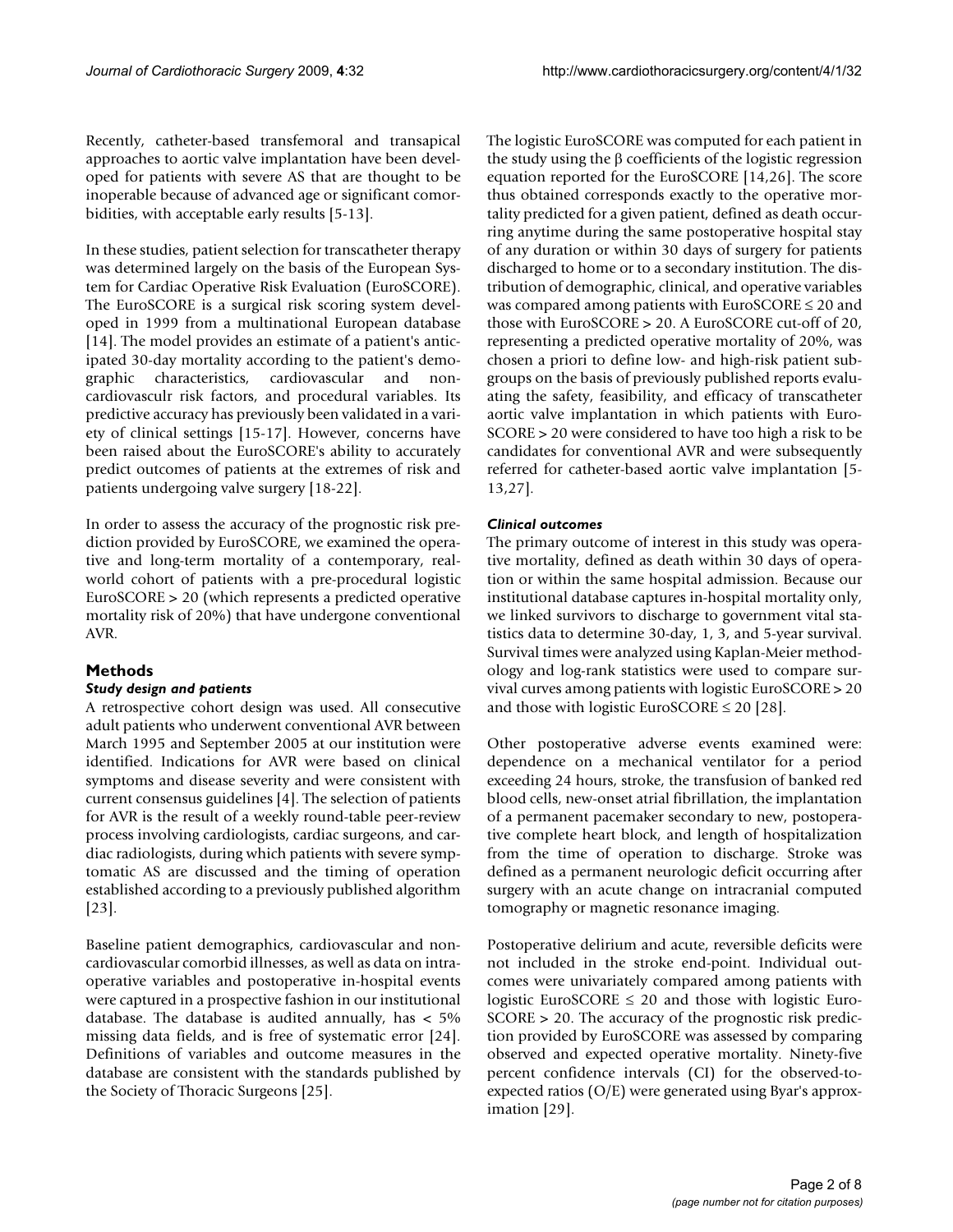## *Statistical analysis*

Statistical analysis for the study was performed using Statistical Analysis System (SAS) software version 8.2 (SAS Institute, Cary, North Carolina). Continuous variables are expressed as mean  $\pm$  1 standard deviation (SD). Continuous variables were compared using unpaired t-tests or non-parametric equivalents where appropriate. Proportions were compared using chi-square tests (or Fisher's exact test where appropriate) and Mantel-Haenszel chisquare statistics with one degree of freedom were used to test for trends across ordered categories. Comparisons were considered statistically significant if the P value was less than 0.05. All P values were two-sided.

The study protocol was in accordance with the institutional clinical research ethics board and received full ethical approval.

## **Results**

## *Baseline characteristics*

Between 1995 and 2005, 1,421 patients underwent AVR at our institution. Among these patients, 237 (16.7%) had a logistic EuroSCORE > 20. Patients with logistic Euro-SCORE > 20 were more likely to have a number of highrisk features such as advanced age, depressed systolic function of the left ventricle, and chronic renal insufficiency, although were not different from patients with logistic EuroSCORE  $\leq$  20 with respect to gender, or the prevalence of diabetes mellitus, hypertension, hyperlipidemia, and active or former cigarette smoking (Table [1\)](#page-2-0). In addition, the acuity of operation, the type of prosthesis implanted, the need for concomitant revascularization or thoracic aortic repair, and operative durations also differed among the two groups (Table [2](#page-3-0)).

## *Early outcomes*

The overall operative mortality, defined as death occurring anytime during the same postoperative hospital stay or within 30 days of surgery for patients discharged to home or to a secondary institution, for the entire cohort of patients was  $4.6\%$  (n = 66). The operative mortality was significantly higher among patients with logistic Euro-SCORE > 20 compared to those with EuroSCORE  $\leq 20$ (11.4% vs. 3.2%, respectively,  $P < 0.0001$ ). Of the prespecified in-hospital adverse events following surgery examined, only the incidence of new-onset postoperative atrial fibrillation was similar between the two groups (Table [3\)](#page-3-1).

<span id="page-2-0"></span>**Table 1: Baseline characteristics of patients with EuroSCORE > 20 compared to those with EuroSCORE** ≤ **20**

| Variable, % unless otherwise indicated | EuroSCORE > 20,<br>$n = 237$ | $EuroSCORE \leq 20$ ,<br>$n = 1,184$ |  |
|----------------------------------------|------------------------------|--------------------------------------|--|
| Demographic data                       |                              |                                      |  |
| Age                                    |                              |                                      |  |
| $60$ yrs                               | 11.4                         | 24.7                                 |  |
| $60-69$ yrs                            | 13.9                         | 25.4                                 |  |
| 70-79 yrs                              | 42.6                         | 37.3                                 |  |
| $\geq 80$ yrs                          | 32                           | 12.6                                 |  |
| Age, mean yrs ± SD                     | $73.2 \pm 12.4$              | $66.7 \pm 12.8$                      |  |
| Female                                 | 35.0                         | 33.8                                 |  |
| Cardiovascular risk factors/diseases   |                              |                                      |  |
| Current or former cigarette smoking    | 57.0                         | 61.5                                 |  |
| Body mass index, mean $kg/m^2 \pm SD$  | $26.6 \pm 4.6$               | $28.2 \pm 5.3$                       |  |
| Active endocarditis                    | 8.0                          | $\overline{1}$ .                     |  |
| Diabetes mellitus                      | 22.8                         | 21.5                                 |  |
| Hypertension                           | 59.9                         | 53.3                                 |  |
| Extracardiac arteriopathy              | 56.5                         | 18.6                                 |  |
| Pulmonary hypertension                 | 31.2                         | 5.2                                  |  |
| Previous cardiac surgery               | 30.4                         | 7.9                                  |  |
| Left ventricular ejection fraction     |                              |                                      |  |
| >0.50                                  | 37.6                         | 80.4                                 |  |
| $0.30 - 0.50$                          | 35.4                         | 16.4                                 |  |
| < 0.30                                 | 27.0                         | 3.2                                  |  |
| Unstable angina                        | 14.4                         | 0.8                                  |  |
| MI within 21 days of surgery           | 13.1                         | 2.6                                  |  |
| Hyperlipidemia                         | 48.5                         | 49.1                                 |  |
| Medical comorbidities                  |                              |                                      |  |
| Hemoglobin, mean g/dL ± SD             | $12.2 \pm 1.9$               | $13.5 \pm 1.7$                       |  |
| Serum creatinine > 200 µmol/L          | 15.2                         | 1.9                                  |  |
| Chronic lung disease                   | 33.3                         | 15.0                                 |  |

 $MI = myocardial infarction; SD = standard deviation.$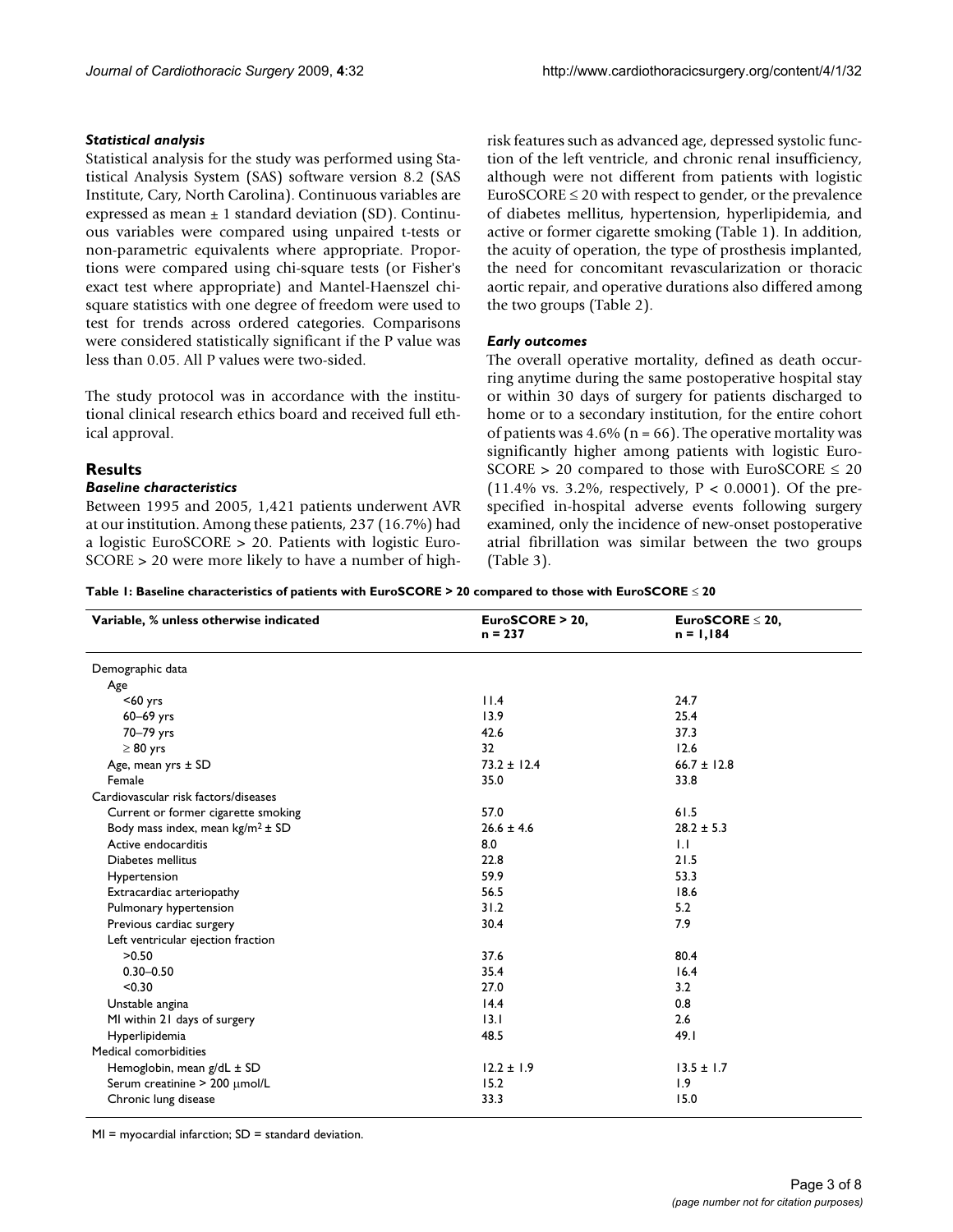| Variable, % unless otherwise indicated                             | EuroSCORE > 20.<br>$n = 237$ | EuroSCORE $\leq$ 20,<br>$n = 1,184$ |  |  |
|--------------------------------------------------------------------|------------------------------|-------------------------------------|--|--|
| Critical preoperative state*                                       | 24.5                         | 1.0                                 |  |  |
| <b>Emergency surgery</b>                                           | 10.1                         | 0.9                                 |  |  |
| Concomitant thoracic aortic surgery                                | 16.5                         | 5.7                                 |  |  |
| Concomitant CABG                                                   | 58.7                         | 42.2                                |  |  |
| Type of prosthesis                                                 |                              |                                     |  |  |
| Bioprosthesis (tissue valve)                                       | 84.0                         | 81.7                                |  |  |
| Mechanical valve                                                   | 13.5                         | 17.6                                |  |  |
| Homograft                                                          | 2.5                          | 0.8                                 |  |  |
| Cardiopulmonary bypass time, mean min ± SD                         | $178.5 \pm 64.4$             | $148.8 \pm 51.8$                    |  |  |
| Aortic clamp time, mean min ± SD                                   | $122.8 \pm 47.0$             | $106.7 \pm 37.8$                    |  |  |
| Prosthetic valve indexed EOA§<0.75 cm <sup>2</sup> /m <sup>2</sup> | 4.7                          | 10.4                                |  |  |

<span id="page-3-0"></span>**Table 2: Operative characteristics of patients with EuroSCORE > 20 compared to those with EuroSCORE** ≤ **20**

\*Includes: resuscitated cardiac arrest, dependence on mechanical ventilator, and cardiogenic shock requiring inotropic support and/or intra-aortic balloon counterpulsation.

§Effective orifice area was computed for each implanted valve type and size according to the measurements published by valve manufacturers and/ or independent adjudicators and was indexed on patient body surface area.

CABG = coronary artery bypass graft surgery; EOA = effective orifice area; SD = standard deviation.

Among the subgroup of patients with logistic EuroSCORE > 20, the mean predicted operative mortality by Euro-SCORE was  $38.7\% \pm 18.1\%$ . The actual mortality of these patients was significantly lower than that predicted by EuroSCORE (11.4% vs. 38.7%, O/E 0.29, 95% CI 0.15 – 0.52,  $P < 0.05$ ) (Figure [1](#page-4-0)). In the lower-risk subgroup of patients with logistic EuroSCORE  $\leq$  20, mean predicted operative mortality was  $7.1\% \pm 4.8\%$ . The observed mortality in these patients was 3.2%, although this difference was not statistically significant (O/E 0.47, 95% CI 0.10 – 1.30,  $P > 0.05$ ). In addition, the EuroSCORE overestimated operative mortality within all strata of predicted risk, the magnitude of the discrepancy getting larger with increasing risk (Figure [2\)](#page-4-1).

A simple linear regression model of actual mortality was fit as a function of EuroSCORE as the independent variable and compared to the predicted mortality given by EuroSCORE (Figure [3](#page-4-2)). Although there is a statistically significant association between EuroSCORE and operative mortality ( $r^2$  = 0.95) such that increasing EuroSCORE is associated with increasing mortality, the two curves are widely divergent and the difference between them increases with increasing predicted risk.

#### *Late outcomes*

Patients were linked to vital statistics databases to determine mortality from any cause. The Kaplan-Meier freedom from all-cause mortality was significantly lower for patients with logistic EuroSCORE > 20 compared to those with logistic EuroSCORE ≤ 20 at 1, 3, and 5 years: 80.9% vs. 93.5%, 68.5% vs. 87.9%, and 56.2% vs. 82.1%, respectively (log-rank  $P = 0.0001$ ) (Figure [4\)](#page-4-3).

#### **Discussion**

The purpose of this study was to determine the early and medium-term outcomes of a contemporary cohort of patients with severe symptomatic AS undergoing AVR and to evaluate the accuracy of the EuroSCORE in predicting operative mortality. We have shown that in a tertiary care surgical practice in Canada a significant proportion of patients requiring AVR for severe symptomatic AS

<span id="page-3-1"></span>

|  |  |  |  |  | Table 3: Early postoperative outcomes of patients with EuroSCORE > 20 compared to those with EuroSCORE $\leq$ 20 |  |  |  |  |
|--|--|--|--|--|------------------------------------------------------------------------------------------------------------------|--|--|--|--|
|--|--|--|--|--|------------------------------------------------------------------------------------------------------------------|--|--|--|--|

| Outcome, %                                           | EuroSCORE > 20,<br>$n = 237$ | EuroSCORE $\leq$ 20,<br>$n = 1,184$ | Р        |
|------------------------------------------------------|------------------------------|-------------------------------------|----------|
| Mortality (in-hospital or within 30 days of surgery) | 11.4                         | 3.2                                 | < 0.0001 |
| In-hospital events                                   |                              |                                     |          |
| Ventilation > 24 hours                               | 27.9                         | 9.3                                 | < 0.0001 |
| Length of stay $> 9$ days                            | 59.I                         | 28.1                                | < 0.0001 |
| Stroke                                               | 5. I                         | 2.3                                 | 0.02     |
| Atrial fibrillation (new onset)                      | 31.7                         | 28.4                                | 0.31     |
| Erythrocyte transfusion                              | 73.0                         | 34.5                                | < 0.0001 |
| Permanent pacemaker implantation                     | 10.1                         | 5.4                                 | 0.01     |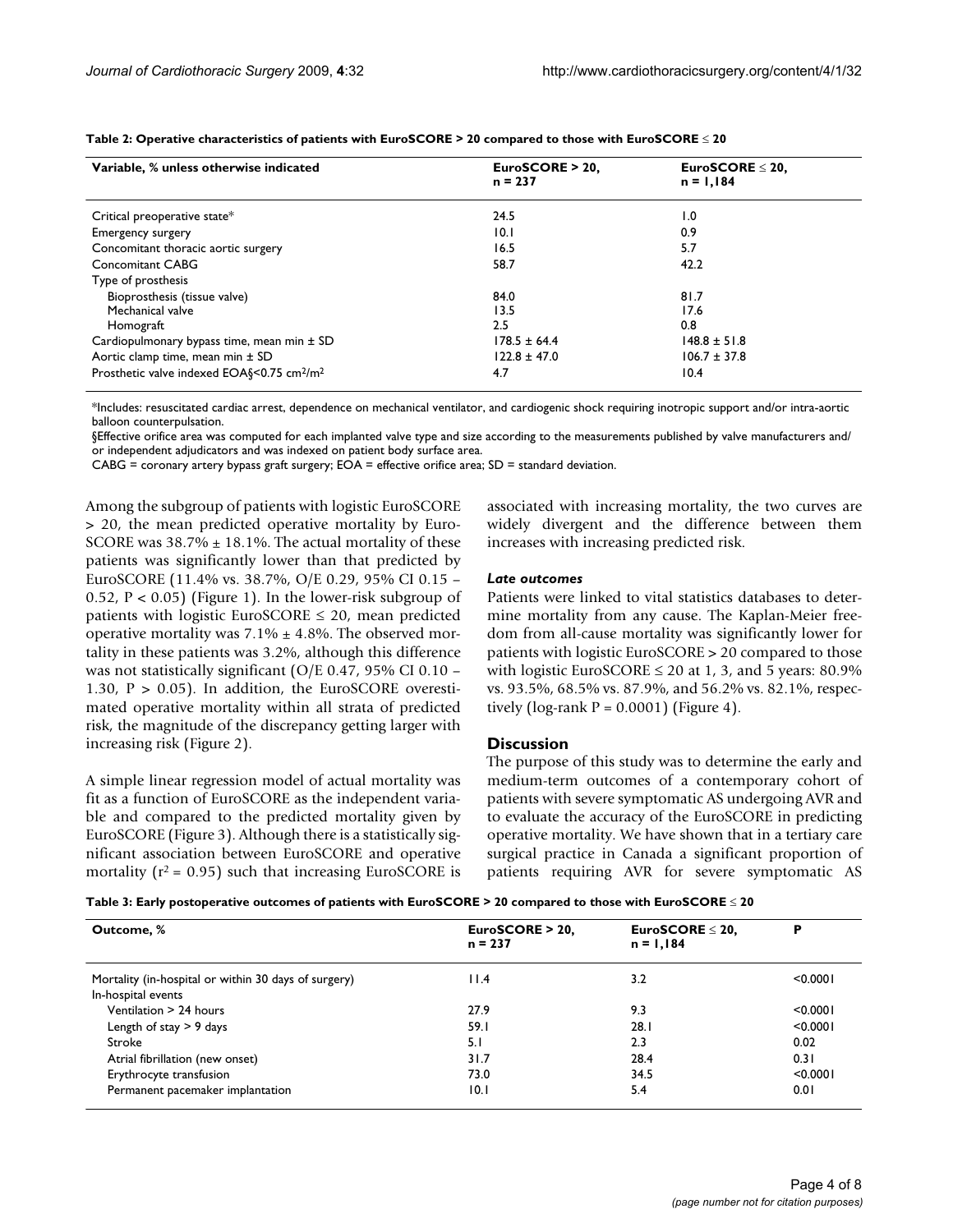<span id="page-4-0"></span>

## Figure 1

**Predicted and observed mean operative mortality among patients with EuroSCORE > 20 compared to those with EuroSCORE** ≤ **20**. Among high-risk patients with logistic EuroSCORE > 20, the actual operative mortality following AVR was significantly lower than that predicted by EuroSCORE (11.4% vs. 38.7%, respectively, O/E 0.29, 95% CI 0.15–0.52,  $P < 0.05$ ).

(16.7%) were found to have a high predicted operative mortality based on logistic EuroSCORE. We have arbitrarily chosen a logistic EuroSCORE > 20, which corresponds to a predicted in-hospital or 30-day mortality > 20%, as our cutoff of high risk based on published reports that have suggested that such patients may be considered inoperable and potentially eligible for alternative catheter-based therapy. Among the patients in our cohort with

<span id="page-4-1"></span>

#### **Figure 2**

**Predicted and observed mean operative mortality within all subgroups of EuroSCORE**. The EuroSCORE overestimated operative mortality in all categories of risk.

<span id="page-4-2"></span>

#### Figure 3

**Simple linear regression model of observed mortality as a function of logistic EuroSCORE compared with predicted mortality**. There is a statistically significant association between logistic EuroSCORE and actual operative mortality ( $r^2$  = 0.95), although the empiric model is different from the theoretical model provided by EuroSCORE.

logistic EuroSCORE > 20, the mean operative mortality predicted by EuroSCORE was 38.7%. However, the actual mortality observed was 11.4%, significantly lower than that predicted by EuroSCORE (P < 0.05). In addition, the EuroSCORE appeared to overestimate operative mortality within all strata of predicted risk. The discrepancy

<span id="page-4-3"></span>

## **Figure 4**

**Five-year freedom from all-cause mortality**. The Kaplan-Meier survival among patients with logistic EuroSCORE > 20 is significantly worse compared to those with logistic EuroSCORE ≤ 20.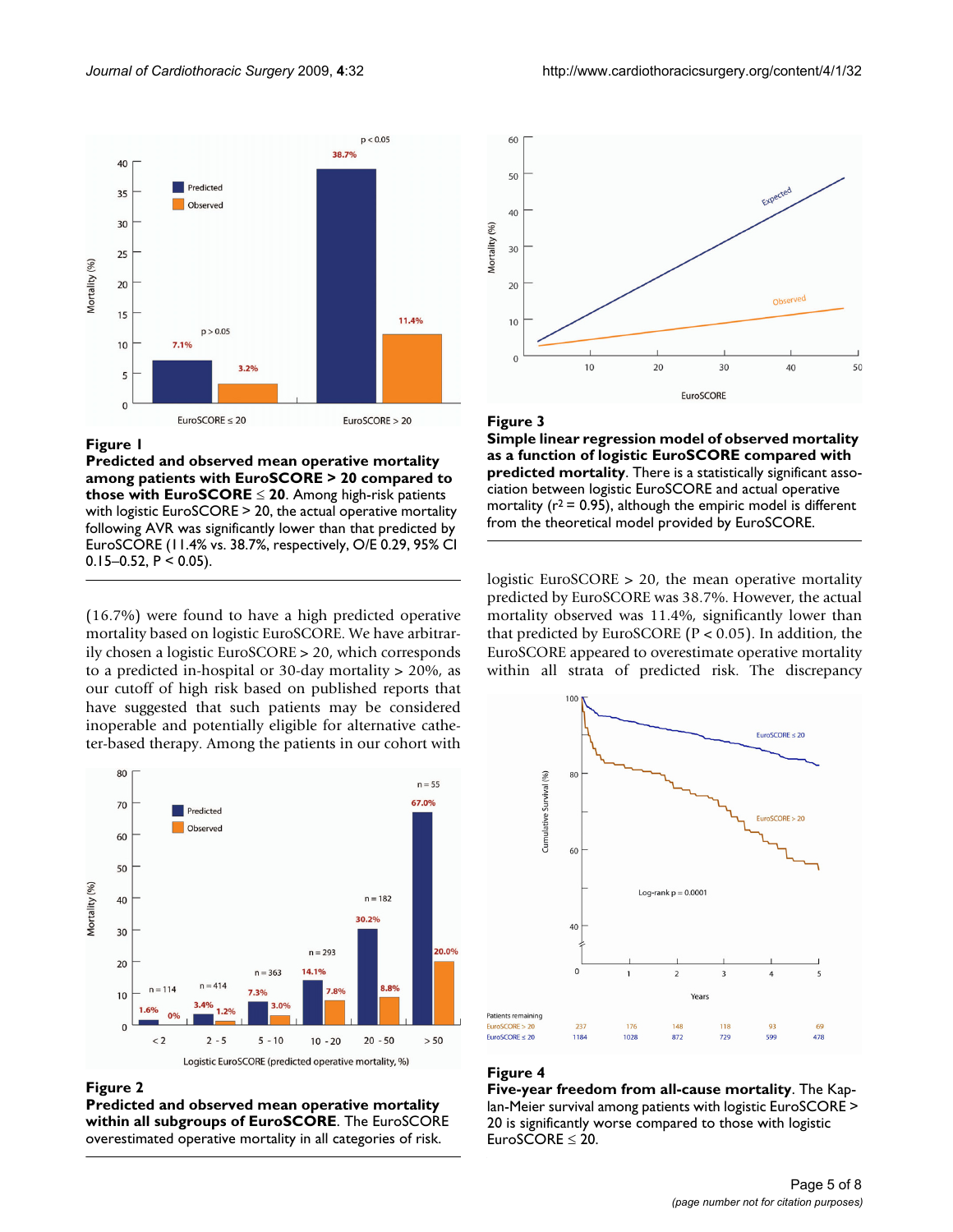between observed and expected mortality widened as preoperative risk determined by EuroSCORE increased. Although long-term mortality from any cause is significantly higher among patients with EuroSCORE > 20 (log rank  $P = 0.0001$ , approximately 60% are alive at five years after operation. Similar findings were recently reported by Brown et al [\[22](#page-7-0)]. However, unlike our study, no data are given on longitudinal outcomes.

The EuroSCORE predictive model for cardiac surgery has been extensively studied and found to accurately predict outcomes in a variety of jurisdictions and clinical practices [[14](#page-6-4)[-16](#page-6-8),[30\]](#page-7-8). The initial additive EuroSCORE model was simple and reproducible and it could readily be used at the patient's bedside for rapid assessment of operative risk. However, what it gained in parsimony, interpretability, and ease of use, it lost in accuracy as it was found to have a tendency to over-predict mortality in low-risk patients and under-predict mortality in high-risk patients [[31](#page-7-9)]. The later-appearing logistic EuroSCORE, utilizing the complete regression equation of the multivariate model to predict mortality risk, was more stable at the extremes of risk and had greater predictive accuracy [\[26](#page-7-4)]. However, we have shown that the prognostic performance of the logistic EuroSCORE is poor in patients undergoing AVR, and progressively worsens as risk increases. Similar findings were reported by others in octogenarians undergoing valve operations [\[21\]](#page-7-10) and in patients undergoing coronary artery bypass graft surgery [\[32](#page-7-11)].

It has been shown that subtle inter-institutional differences in the definitions of variables, in the sensitivity of risk factor screening tools, and in the potential presence of various degrees of interdependence and collinearity among covariates assumed to be independent may profoundly affect the performance of a risk prediction model such as the EuroSCORE [\[33](#page-7-12)]. However, these influences are likely to be minor in our study given the availability of a nuanced dataset at our institution in which patient information on over 200 variables was prospectively collected at the time of surgery with minimal retrospective chart review, allowing us to adhere to the EuroSCORE definitions of variables as faithfully as possible and to score patients accurately. In no instance was risk factor status imputed secondary to incomplete or missing data fields.

Recent reports suggest that 30–40% of patients in which AVR is indicated are denied surgical treatment, mostly secondary to advanced age and left ventricular dysfunction [[34](#page-7-13),[35\]](#page-7-14). Less invasive, catheter-based approaches to relieving the obstruction to left ventricular outflow in severe AS were developed in an attempt to target the subset of patients who were not felt to be candidates for conventional open AVR in order to potentially favorably alter their dismal prognosis. Initially, transcatheter AVR was offered to patients on compassionate grounds and was largely reserved for moribund patients with end-stage AS in whom risk factors were felt to be prohibitive for traditional surgery. As experience with transcatheter aortic valve implantation increased with attendant improvements in feasibility, safety, and efficacy profiles, patient selection criteria were expanded and investigators are increasingly relying on EuroSCORE to determine eligibility for catheter-based intervention on the aortic valve. Recent reports evaluating retrograde transfemoral and transapical aortic valve implantation have included patients with mean logistic EuroSCORE 11–35 [[6](#page-6-9)[-8,](#page-6-10)[10-](#page-6-11) [13\]](#page-6-3). In these studies, 30-day mortality rates range from 7 to 22% and the incidence of stroke ranges from 0 to 10%. However, these studies are limited by small numbers of patients and lack long-term data. In our study, the incidence of early stroke was 5.1% in the subgroup of patients with logistic EuroSCORE > 20; 30-day mortality in this high-risk group of patients was 11.4%. Furthermore, fiveyear survival was acceptable at nearly 60% despite a predicted operative mortality of approximately 40% in this cohort of patients. Taken further, this very same cohort of patients could have been potentially denied life-prolonging operation under current EuroSCORE criteria. However, this study is not a comparison of the effectiveness of conventional AVR and transcatheter aortic valve implantation, nor is it an analysis of the relative merits of one approach over the other. Importantly, our study does not attempt to question the value of important novel approaches to valvular heart disease but questions the validity of using EuroSCORE as a predictive model for high-risk patients with severe AS and suggests that caution should be exercised when using the EuroSCORE risk model to make important management decisions in this complex patient population. This is particularly important when one attempts to make inter-institutional comparisons, compare individual surgeons with different case mixes, predict risk for any single individual patient, or determine patient eligibility for surgery.

## *Study limitations*

These data reflect the experience of a single center which may limit the study's generalizability. However, our surgical approach to AVR is not likely to be substantially different from the practice at other centers. Also, our overall 30 day mortality of 4.6% following AVR and 11.4% in highrisk patients is within the lower range of post-AVR mortality data reported by the Society of Thoracic Surgeons who have examined more than 40,000 patients [[36\]](#page-7-15).

Another important limitation relates to the lack of data on the larger population of patients with severe aortic stenosis who are never presented to our multidisciplinary peer review conference, either because of an a priori judgment made by the health care provider as to a patient's lack of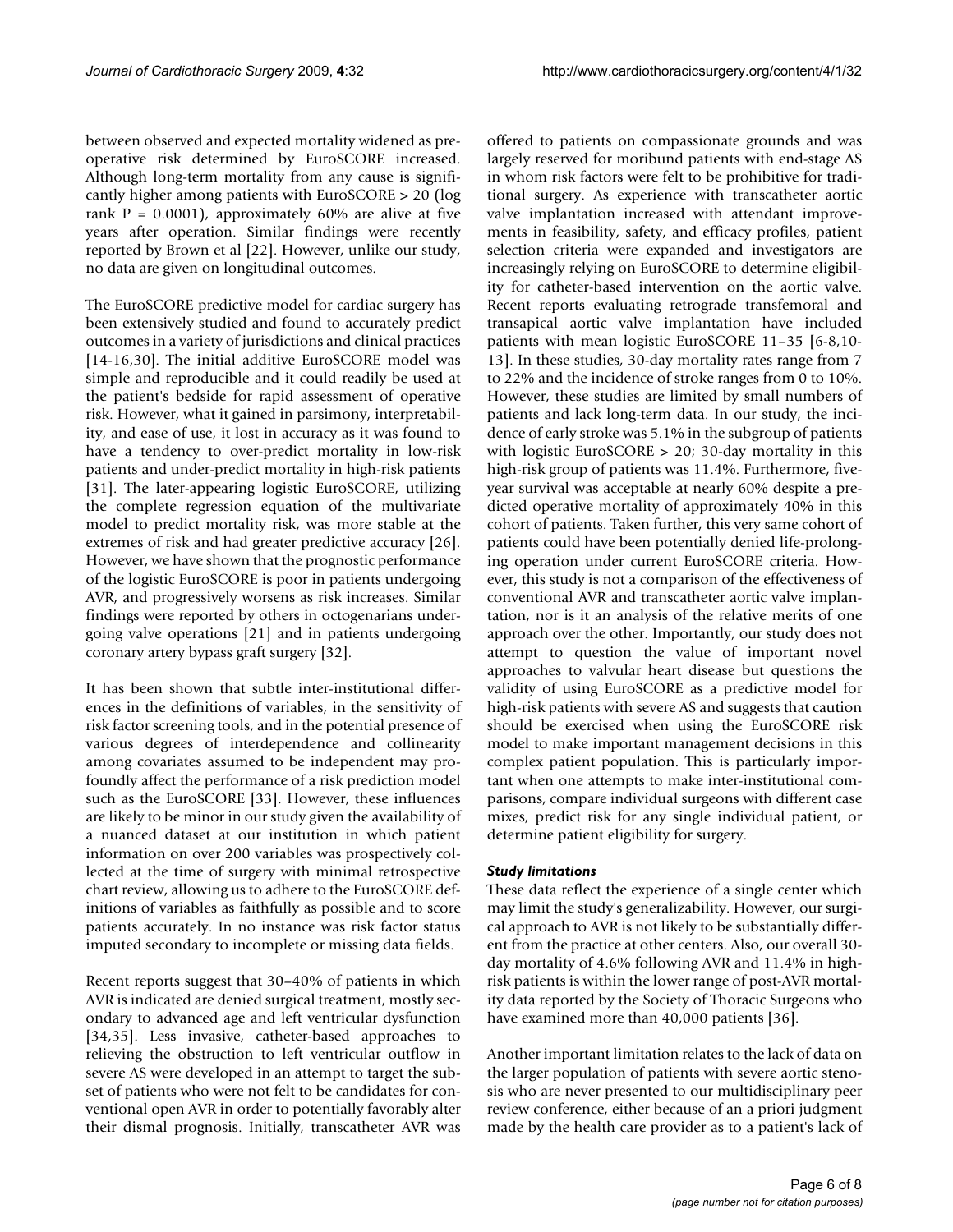"operability," or a patient's own refusal to be considered for surgery. Therefore, we cannot comment on this wider denominator of untreated patients in the community. However, previous work from our group showed that 88.9% of patients presented to conference eventually undergo operation [\[23\]](#page-7-1), which is higher than most published reports and is consistent with the existence of a more "aggressive" approach at our institution in accepting patients for surgery. Therefore, it is unlikely that a meaningful selection bias is present in this study such that truly high-risk patients are systematically turned away from surgery, and this limitation does not weaken our data or the study's validity in reporting the outcome of 237 consecutive high-risk patients with severe aortic stenosis and a EuroSCORE of greater than 20. Moreover, in a recent study of patients refused for AVR, mostly by cardiac surgeons, no differences in EuroSCORE were identified between those patients who underwent operation compared to those who did not [[37\]](#page-7-16).

## **Conclusion**

In our consecutive series of patients with severe AS undergoing AVR, we found that the logistic EuroSCORE was not an accurate risk assessment tool in all categories of risk but especially in high-risk patients. Therefore, this predictive model should not be used to determine procedural risk in patients with severe AS. Furthermore, the utilization of the logistic EuroSCORE in the assessment of operability in patients with severe AS may not be appropriate. More accurate risk prediction models are needed for risk-stratifying patients with severe AS.

## **Competing interests**

The authors declare that they have no competing interests.

## **Authors' contributions**

DK and JFL conceived the research question, study design and coordination, and drafted the manuscript. DK, DL, and KJB participated in the design of the study and performed the data acquisition and statistical analysis. All authors read and approved the final manuscript.

## **Acknowledgements**

This work was supported by a Canadian Institutes of Health Research (CIHR) Team Grant in Cardiovascular Outcomes Research (DK).

#### **References**

- <span id="page-6-0"></span>Schwarz F, Baumann P, Manthey J, Hoffmann M, Schuler G, Mehmel HC, Schmitz W, Kübler W: **[The effects of aortic valve replace](http://www.ncbi.nlm.nih.gov/entrez/query.fcgi?cmd=Retrieve&db=PubMed&dopt=Abstract&list_uids=7127696)[ment on survival.](http://www.ncbi.nlm.nih.gov/entrez/query.fcgi?cmd=Retrieve&db=PubMed&dopt=Abstract&list_uids=7127696)** *Circulation* 1982, **66:**1105-1110.
- 2. Sharma UC, Barenbrug P, Pokharel S, Dassen WR, Pinto YM, Maessen JG: **[Systematic review of the outcome of aortic valve replace](http://www.ncbi.nlm.nih.gov/entrez/query.fcgi?cmd=Retrieve&db=PubMed&dopt=Abstract&list_uids=15223410)[ment in patients with aortic stenosis.](http://www.ncbi.nlm.nih.gov/entrez/query.fcgi?cmd=Retrieve&db=PubMed&dopt=Abstract&list_uids=15223410)** *Ann Thorac Surg* 2004, **78:**90-95.
- 3. Ross J, Braunwald E: **[Aortic stenosis.](http://www.ncbi.nlm.nih.gov/entrez/query.fcgi?cmd=Retrieve&db=PubMed&dopt=Abstract&list_uids=4894151)** *Circulation* 1968, **38:**61-67.
- <span id="page-6-1"></span>4. Bonow RO, Carabello BA, Kanu C, de Leon AC Jr, Faxon DP, Freed MD, Gaasch WH, Lytle BW, Nishimura RA, O'Gara PT, O'Rourke RA, Otto CM, Shah PM, Shanewise JS, Smith SC Jr, Jacobs AK, Adams CD, Anderson JL, Antman EM, Faxon DP, Fuster V, Halperin JL,

Hiratzka LF, Hunt SA, Lytle BW, Nishimura R, Page RL, Riegel B: **[ACC/AHA 2006 guidelines for the management of patients](http://www.ncbi.nlm.nih.gov/entrez/query.fcgi?cmd=Retrieve&db=PubMed&dopt=Abstract&list_uids=16880336) with valvular heart disease: a report of the American College of Cardiology/American Heart Association Task Force on Practice Guidelines (writing committee to revise the 1998 Guidelines for the Management of Patients With Valvular Heart Disease): developed in collaboration with the Society of Cardiovascular Anesthesiologists: endorsed by the Society for Cardiovascular Angiography and Interventions and [the Society of Thoracic Surgeons.](http://www.ncbi.nlm.nih.gov/entrez/query.fcgi?cmd=Retrieve&db=PubMed&dopt=Abstract&list_uids=16880336)** *Circulation* 2006, **114:**e84-e231.

- <span id="page-6-2"></span>5. Cribier A, Etchaninoff H, Bash A, Borenstein N, Tron C, Bauer F, Derumeaux G, Anselme F, Laborde F, Leon MB: **[Percutaneous](http://www.ncbi.nlm.nih.gov/entrez/query.fcgi?cmd=Retrieve&db=PubMed&dopt=Abstract&list_uids=12473543) [transcatheter implantation of an aortic valve prosthesis for](http://www.ncbi.nlm.nih.gov/entrez/query.fcgi?cmd=Retrieve&db=PubMed&dopt=Abstract&list_uids=12473543) [calcific aortic stenosis: first human case description.](http://www.ncbi.nlm.nih.gov/entrez/query.fcgi?cmd=Retrieve&db=PubMed&dopt=Abstract&list_uids=12473543)** *Circulation* 2002, **106:**3006-3008.
- <span id="page-6-9"></span>6. Grube E, Laborde JC, Gerckens U, Felderhoff T, Sauren B, Buellesfeld L, Mueller R, Menichelli M, Schmidt T, Zickmann B, Iversen S, Stone GW: **[Percutaneous implantation of the CoreValve self](http://www.ncbi.nlm.nih.gov/entrez/query.fcgi?cmd=Retrieve&db=PubMed&dopt=Abstract&list_uids=17015786)[expanding valve prosthesis in high-risk patients with aortic](http://www.ncbi.nlm.nih.gov/entrez/query.fcgi?cmd=Retrieve&db=PubMed&dopt=Abstract&list_uids=17015786) [valve disease: the Siegburg first-in-man study.](http://www.ncbi.nlm.nih.gov/entrez/query.fcgi?cmd=Retrieve&db=PubMed&dopt=Abstract&list_uids=17015786)** *Circulation* 2006, **114:**1616-1624.
- 7. Walther T, Falk V, Borger MA, Dewey T, Wimmer-Greinecker G, Schuler G, Mack M, Mohr FW: **[Minimally invasive transapical](http://www.ncbi.nlm.nih.gov/entrez/query.fcgi?cmd=Retrieve&db=PubMed&dopt=Abstract&list_uids=17097302) [beating heart aortic valve implantation – proof of concept.](http://www.ncbi.nlm.nih.gov/entrez/query.fcgi?cmd=Retrieve&db=PubMed&dopt=Abstract&list_uids=17097302)** *Eur J Cardiothorac Surg* 2007, **31:**9-15.
- <span id="page-6-10"></span>8. Webb JG, Pasupati S, Humphries K, Thompson C, Altwegg L, Moss R, Sinhal A, Carere RG, Munt B, Ricci D, Ye J, Cheung A, Lichtenstein SV: **[Percutaneous transarterial aortic valve replacement in](http://www.ncbi.nlm.nih.gov/entrez/query.fcgi?cmd=Retrieve&db=PubMed&dopt=Abstract&list_uids=17646579) [selected high-risk patients with aortic stenosis.](http://www.ncbi.nlm.nih.gov/entrez/query.fcgi?cmd=Retrieve&db=PubMed&dopt=Abstract&list_uids=17646579)** *Circulation* 2007, **116:**755-763.
- 9. Webb JG, Chandavimol M, Thompson CR, Ricci DR, Carere RG, Munt BI, Buller CE, Pasupati S, Lichtenstein S: **[Percutaneous aortic](http://www.ncbi.nlm.nih.gov/entrez/query.fcgi?cmd=Retrieve&db=PubMed&dopt=Abstract&list_uids=16461813) [valve implantation retrograde from the femoral artery.](http://www.ncbi.nlm.nih.gov/entrez/query.fcgi?cmd=Retrieve&db=PubMed&dopt=Abstract&list_uids=16461813)** *Circulation* 2006, **113:**842-850.
- <span id="page-6-11"></span>10. Cribier A, Eltchaninoff H, Tron C, Bauer F, Agatiello C, Nercolini D, Tapiero S, Litzler PY, Bessou JP, Babaliaros V: **[Treatment of calcific](http://www.ncbi.nlm.nih.gov/entrez/query.fcgi?cmd=Retrieve&db=PubMed&dopt=Abstract&list_uids=16545654) [aortic stenosis with the percutaneous heart valve: mid-term](http://www.ncbi.nlm.nih.gov/entrez/query.fcgi?cmd=Retrieve&db=PubMed&dopt=Abstract&list_uids=16545654) follow-up from the initial feasibility studies: the French expe[rience.](http://www.ncbi.nlm.nih.gov/entrez/query.fcgi?cmd=Retrieve&db=PubMed&dopt=Abstract&list_uids=16545654)** *J Am Coll Cardiol* 2006, **47:**1214-1223.
- 11. Lichtenstein SV, Cheung A, Ye J, Thompson CR, Carere RG, Pasupati S, Webb JG: **[Transapical transcatheter aortic valve implanta](http://www.ncbi.nlm.nih.gov/entrez/query.fcgi?cmd=Retrieve&db=PubMed&dopt=Abstract&list_uids=16880325)[tion in humans: initial clinical experience.](http://www.ncbi.nlm.nih.gov/entrez/query.fcgi?cmd=Retrieve&db=PubMed&dopt=Abstract&list_uids=16880325)** *Circulation* 2006, **114:**591-596.
- 12. Grube E, Schuler G, Buellesfeld L, Gerckens U, Linke A, Wenaweser P, Sauren B, Mohr FW, Walther T, Zickmann B, Iversen S, Felderhoff T, Cartier R, Bonan R: **[Percutaneous aortic valve replacement](http://www.ncbi.nlm.nih.gov/entrez/query.fcgi?cmd=Retrieve&db=PubMed&dopt=Abstract&list_uids=17601548) [for severe aortic stenosis in high-risk patients using the sec](http://www.ncbi.nlm.nih.gov/entrez/query.fcgi?cmd=Retrieve&db=PubMed&dopt=Abstract&list_uids=17601548)ond- and current third-generation self-expanding CoreValve [prosthesis: device success and 30-day clinical outcome.](http://www.ncbi.nlm.nih.gov/entrez/query.fcgi?cmd=Retrieve&db=PubMed&dopt=Abstract&list_uids=17601548)** *J Am Coll Cardiol* 2007, **50:**69-76.
- <span id="page-6-3"></span>13. Walther T, Simon P, Dewey T, Wimmer-Greinecker G, Falk V, Kasimir MT, Doss M, Borger MA, Schuler G, Glogar D, Fehske W, Wolner E, Mohr FW, Mack M: **Transapical minimally invasive aortic valve implantation: multicenter experience.** *Circulation* 2007, **116(Suppl):**I240-I245.
- <span id="page-6-4"></span>14. Nashef SA, Roques F, Michel P, Gauducheau E, Lemeshow S, Salamon R: **[European System for Cardiac Operative Risk Evaluation](http://www.ncbi.nlm.nih.gov/entrez/query.fcgi?cmd=Retrieve&db=PubMed&dopt=Abstract&list_uids=10456395) [\(EuroSCORE\).](http://www.ncbi.nlm.nih.gov/entrez/query.fcgi?cmd=Retrieve&db=PubMed&dopt=Abstract&list_uids=10456395)** *Eur J Cardiothorac Surg* 1999, **16:**9-13.
- <span id="page-6-5"></span>15. Roques F, Nashef SAM, Michel P, Pinna Pintor P, David M, Baudet E, The EuroSCORE Study Group: **[Does EuroSCORE work in indi](http://www.ncbi.nlm.nih.gov/entrez/query.fcgi?cmd=Retrieve&db=PubMed&dopt=Abstract&list_uids=10869937)[vidual European countries?](http://www.ncbi.nlm.nih.gov/entrez/query.fcgi?cmd=Retrieve&db=PubMed&dopt=Abstract&list_uids=10869937)** *Eur J Cardiothorac Surg* 2000, **18:**27-30.
- <span id="page-6-8"></span>16. Nashef SAM, Roques F, Hammill BG, Peterson ED, Michel P, Grover FL, Wyse RK, Ferguson TB, EuroSCORE Project Group: **[Validation](http://www.ncbi.nlm.nih.gov/entrez/query.fcgi?cmd=Retrieve&db=PubMed&dopt=Abstract&list_uids=12103381) [of European System for Cardiac Operative Risk Evaluation](http://www.ncbi.nlm.nih.gov/entrez/query.fcgi?cmd=Retrieve&db=PubMed&dopt=Abstract&list_uids=12103381) [\(EuroSCORE\) in North American cardiac surgery.](http://www.ncbi.nlm.nih.gov/entrez/query.fcgi?cmd=Retrieve&db=PubMed&dopt=Abstract&list_uids=12103381)** *Eur J Cardiothorac Surg* 2002, **22:**101-105.
- <span id="page-6-6"></span>17. Kurki TS, Jarvinen O, Kataja MJ, Laurikka J, Tarkka M: **[Performance](http://www.ncbi.nlm.nih.gov/entrez/query.fcgi?cmd=Retrieve&db=PubMed&dopt=Abstract&list_uids=11888755) [of three preoperative risk indices: CABDEAL, EuroSCORE,](http://www.ncbi.nlm.nih.gov/entrez/query.fcgi?cmd=Retrieve&db=PubMed&dopt=Abstract&list_uids=11888755) and Cleveland models in a prospective coronary bypass data[base.](http://www.ncbi.nlm.nih.gov/entrez/query.fcgi?cmd=Retrieve&db=PubMed&dopt=Abstract&list_uids=11888755)** *Eur J Cardiothorac Surg* 2002, **21:**406-410.
- <span id="page-6-7"></span>Berman M, Samler A, Sahar G, Georghiou GP, Sharoni E, Brauner R, Medalion B, Vidne BA, Kogan A: **[Validation of the 2000 Bern](http://www.ncbi.nlm.nih.gov/entrez/query.fcgi?cmd=Retrieve&db=PubMed&dopt=Abstract&list_uids=16427846)[stein-Parsonnet Score versus the EuroSCORE as a prognos](http://www.ncbi.nlm.nih.gov/entrez/query.fcgi?cmd=Retrieve&db=PubMed&dopt=Abstract&list_uids=16427846)[tic tool in cardiac surgery.](http://www.ncbi.nlm.nih.gov/entrez/query.fcgi?cmd=Retrieve&db=PubMed&dopt=Abstract&list_uids=16427846)** *Ann Thorac Surg* 2006, **81:**537-540.